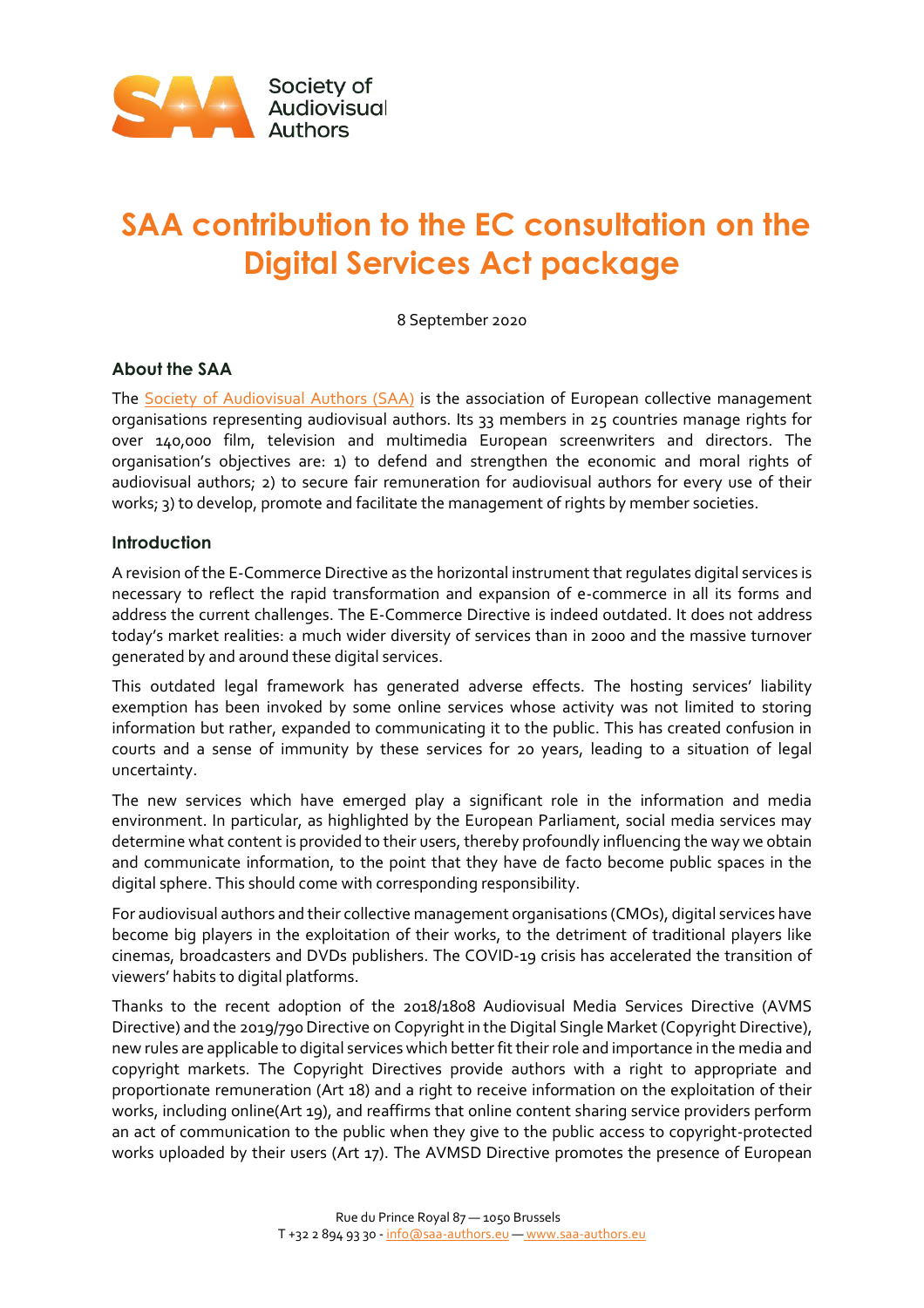audiovisual works on video-on-demand platforms and encourages the investment of these platforms in the production of these works (Art 13).

In order to ensure legal certainty to authors, the new rules governing the liability of online platforms should apply without prejudice to the provisions of the Copyright Directive and the AVMS Directive.

## **Definitions**

The E-Commerce Directive definitions are outdated, mainly because it dates back to 2000 when most of the current dominant services did not exist and technology was not as developed as it is today.

Among the Information Society Services, the E-Commerce Directive only addresses mere conduit, caching and hosting activities. Content sharing platforms have appeared since then and are now partially addressed by the AVMS and Copyright Directives for different purposes.

However, there are still loopholes, in particular for social media services. Whereas this might be resolved by the implementation of Art 17 of the Copyright Directive for copyright purposes, clearer definitions and scopes of application are highly recommended.

Further, in order to avoid new loopholes in the future because of the emergence of new services, the Digital Services Act should at least include a clear and comprehensive definition of digital services/online platforms which would encompass the specific definitions of a 'video-sharing platform service' of the AVMSD and an 'online content-sharing service provider' of the Copyright Directive and their activities.

## **Obligations/liability**

The E-Commerce Directive should be completely overhauled and focus on new rules defining the liability regime of online services, instead of their liability exemption.

The European Parliament adopted the mantra 'what is illegal offline should be illegal online' and this should be the key driver of the Digital Services Act.

The prohibition to monitor the information is one pillar of the E-Commerce Directive which reveals how much outdated the directive is. Online services should be liable for the illegal activities conducted by their users such, as piracy, and take all proactive measures to limit these illegal activities and stop them.

# **Respect of copyright/Fight against piracy**

Digital services of all kinds should have a clear obligation to respect copyright and the authors' rights of the content these services use. Respecting intellectual property rights should be recalled as a general principle at the same level as the protection of other fundamental rights such as freedom of expression.

The specific regime of 'online content-sharing service providers' as defined in Art 2(6) and 17 of the Copyright Directive should not be revisited and continue to apply.

Digital services should cooperate with rightsholders and regulatory authorities in the fight against piracy.

## **Remuneration of authors**

The remuneration of the authors of the copyright-protected content must be legally ensured for any type of exploitation, whatever the licensing option the digital services choose or is offered to them. For cases where obtaining an adequate remuneration could be difficult or burdensome for authors on an individual basis, an unwaivable and untransferable right to remuneration collectively managed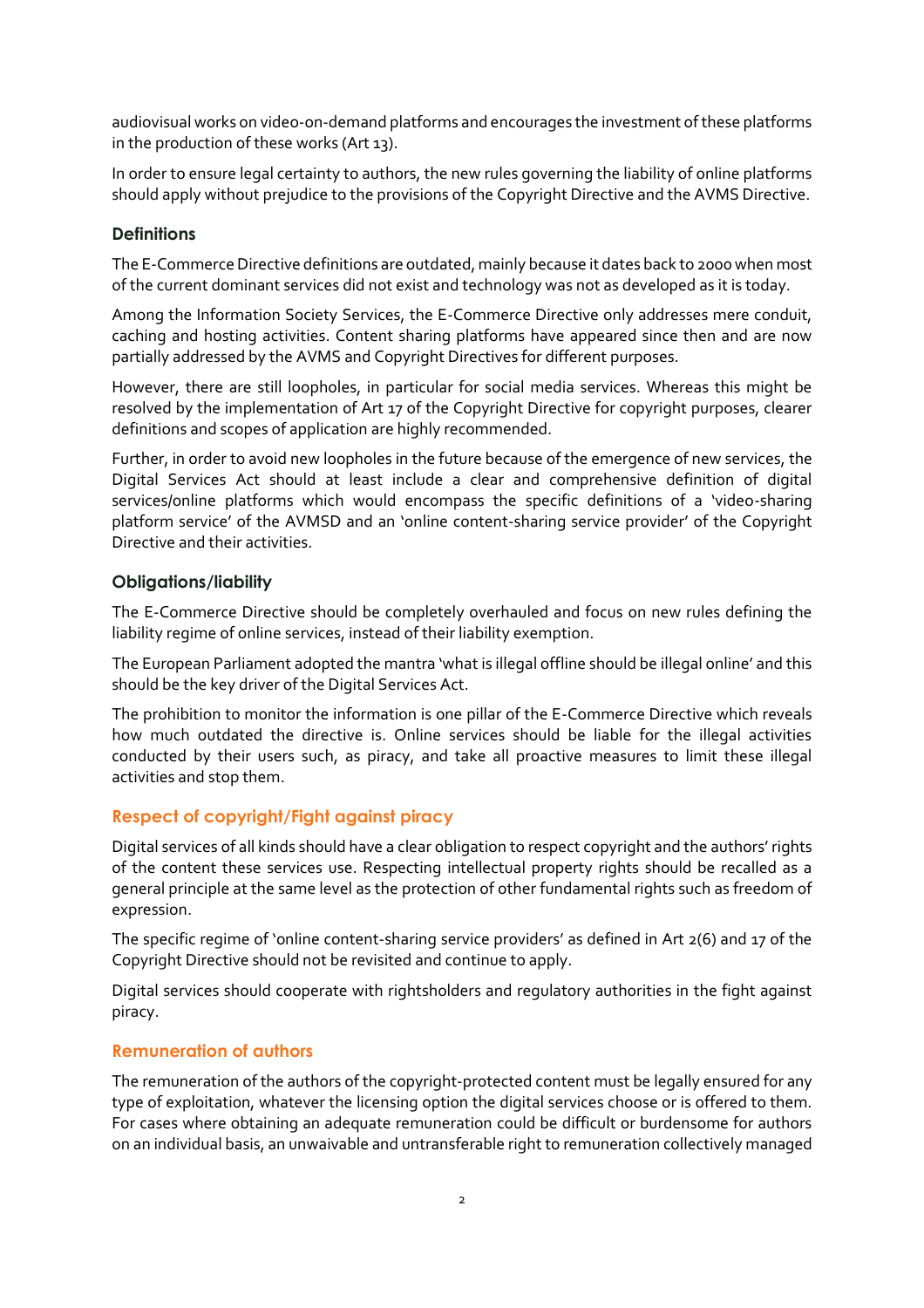as provided by Article 7 of the [German government's proposal](https://www.bmjv.de/SharedDocs/Gesetzgebungsverfahren/Dokumente/DiskE_II_Anpassung%20Urheberrecht_digitaler_Binnenmarkt_englischeInfo.pdf?__blob=publicationFile&v=4) published on 12 June 2020 on the implementation of Art 17 of the Copyright Directive is a good example to follow.

## **Transparency**

The current transparency and information requirements set out in the E-Commerce Directive on information society service providers and their business customers, and the minimum information requirements on commercial communications, should also be substantially strengthened.

As highlighted by the European Parliament's CULT opinion for IMCO on the DSA, improving the functioning of the Single Market calls for media service providers to be given access to the data generated by the services they provide or the content they produce, or which is directly associated therewith, if the services and content are offered on global digital platforms.

Services that are acting as gatekeepers or who have a dominant position in the digital and entertainment markets must comply with enhanced transparency rules. There is currently a striking imbalance of transparency requirements with collective management organisations (CMOs) who have to comply with strict rules derived from the 2014 Collective Rights Management Directive. A similar level of obligations should be imposed on service providers by the DSA.

The market power of service providers makes it difficult for CMOs to enter in contractual negotiations. When those services are offering audiovisual content in a bundled offer, it is impossible for their contract partners or potential contract partners to know how many users are using the service, what the price of a subscription is, what the price for the service by subscription is, etc. This lack of transparency should be tackled by strict transparency requirements to publish an annual report on key data and controlled by the relevant regulatory authorities.

In addition, to ensure the functioning of the contracts signed with CMOs, contract provisions such as mandatory effective audits allowing rightsholders to access all relevant data regarding the income generated in relation to the content provided by service providers should be included.

## **Governance and enforcement**

While some in the European Parliament advocate for the establishment of a central regulatory authority, the French and German authorities for audiovisual media services are in favour of cooperation between national authorities.

The national regulatory authorities are responsible for monitoring the effective application of the AVMS Directive according to the national law and the respect of copyright. In most EU Member States, they are trustworthy partners of CMOs and authors by ensuring the rights of the latter are respected while their works are broadcasted. Extending those duties to the digital area would be relevant.

ERGA, which coordinates at EU level independent media regulators, is a good model of cooperation which respects Member States' specificities. However, to cope with today's market realities and challenges, media regulators need clearer powers to access platforms' data and intervene in a proportionate manner to ensure that platforms fully abide by their cooperation and transparency obligations. The efficiency and quality of the mutual cooperation of media regulators rely on those increased powers.

## **Services established in third countries**

The Digital Services Act should apply to services offered in any Member State, independently from their country of establishment. Thus, compliance with the DSA will be mandatory when offering services and targeting European citizens.